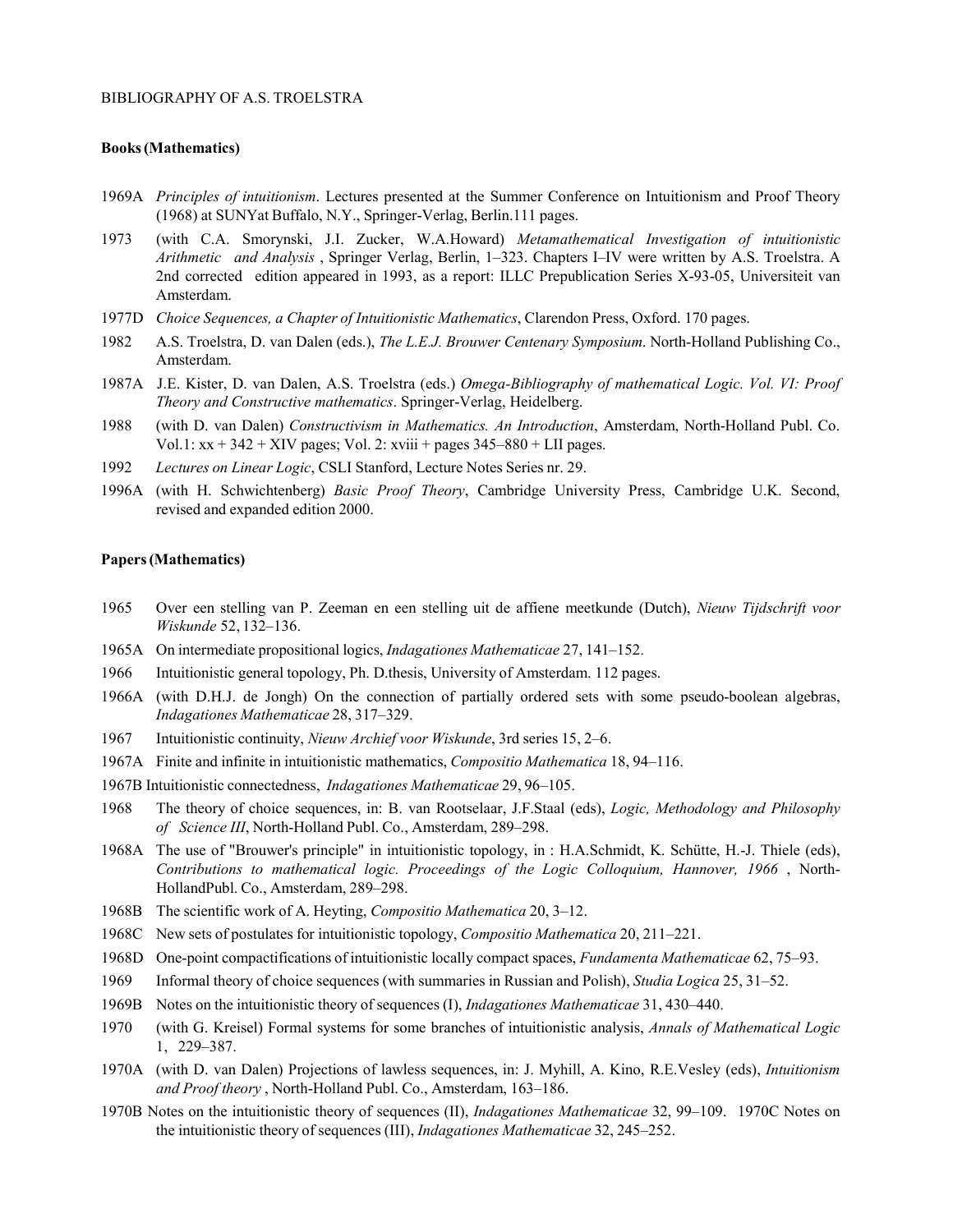- 1971 Notions of realizability for intuitionistic arithmetic and intuitionistic arithmetic in all finite types, in: J.E. Fenstad (editor), *Proceedings of the second Scandinavian Logic Symposium*, North-Holland Publ. Co., Amsterdam, 369–425.
- 1971A An addendum, *Annals of Mathematical Logic* 3, 437–439.
- 1971B Intuitionisme [Dutch], *Wijsgerig perspectief op Wetenschap en Maatschappij* 11, 255–267.
- 1971D Computability of terms and notions of realizability for intuitionistic analysis. Report 71–02, Department of Mathematics, University of Amsterdam. 60 pages.
- 1973A Notes on intuitionistic second-order arithmetic, in: A. R. D. Mathias, H. Rogers (eds), *Cambridge Summer School in Mathematical Logic* , Springer Verlag, Berlin, 171–205.
- 1974A Note on the fan theorem, *The Journal of Symbolic Logi* c 39, 584–596.
- 1974B Corrections and additions to 'Metamathematical Investigation of intuitionistic Arithmetic and Analysis'. Report 74–16, Department of Mathematics, University of Amsterdam. 26 pages.
- 1975 Non-extensional equality, *Fundamentae Mathematicae* 82, 307–322.
- 1975A Markov's principle and Markov's rule for theories of choice sequences, in: J. Diller, G. H. Müller (eds), *Proof Theory SymposiumKiel 1974* , Springer Verlag, Berlin, 370–383.
- 1977 Some models for intuitionistic finite-type arithmetic with fan functional, *The Journal of Symbolic Logic 42*, 194–202.
- 1977A Axioms for intuitionistic mathematics incompatible with classical logic, in: R. Butts, J. Hintikka (eds), *Logic, Foundations of Mathematics and Computability Theory (Part One of the Proceedings of the Fifth International Congress on Logic, Methodology and Philosophy of Science; London, Ontario, Canada 1975)*, Reidel, Dordrecht, 59–84.
- 1977B Completeness and validity for intuitionistic predicate logic, in: M. Guillaume (editor), *Colloque international de Logique, Clermont–Ferrand 18–25 juillet 1975*, Éditions du C.N.R.S, Paris (Colloques internationaux du Centre National de la Récherche Scientifique nr. 249) 39–58.
- 1977C Special instances of generalized continuity which are conservative over intuitionistic arithmetic, *Indagationes Mathematicae* 39, 55–65.
- 1977E A note on non-extensional operations in connection with continuity and recursiveness, *Indagationes Mathematicae* 39, 455–462.
- 1977F Aspects of constructive mathematics, in: K.J.Barwise(editor), North-Holland Publ. Co., Amsterdam,973– 1052.
- 1978 Appendix to D. van Dalen's 'An interpretation of intuitionistic analysis', *Annals of Mathematical Logic* 13, 40– 41.
- 1978A A. Heyting on the formalization of intuitionistic mathematics. Commentary by A. S. Troelstra, in: E. M. J. Bertin, H. J. M. Bos, A. W. Grootendorst (eds), *Two decades of Mathematics in the Netherlands 1920–1940. A Retrospection on the Occasion of the Bicentennial of the Wiskundig Genootschap*, Mathematisch Centrum, Amsterdam, Part I, 153–175.
- 1978B Some remarks on the complexity of Henkin-Kripke models, *Indagationes Mathematicae* 40, 296–302.
- 1979 A supplement to "Choice Sequences". Report 79–04, Department of Mathematics, University of Amsterdam.
- 1979A On Ashvinikumar's principle of microscopic completeness, *Indagationes Mathematicae* 41, 77–81.
- 1979B (with G. F. van der Hoeven) Projections of lawless sequences II, in: M. Boffa, D. van Dalen and K. McAloon (eds), *Logic Colloquium7* 8 , North-Holland Publ. Co., Amsterdam, 265–298.
- 1980 Extended bar-induction of type 0, in: J. Barwise, H. J. Keisler and K. Kunen (eds), *The Kleene Symposium*, North-Holland Publ. Co., Amsterdam, 277–316.
- 1980A The interplay between logic and mathematics: intuitionism, in: E. Agazzi (editor), *Modern Logic: A Survey*. Reidel, Dordrecht, 197–221.
- 1980B Intuitionistic extensions of the reals, *Nieuw Archief voor Wiskunde (3)* 28, 63–113.
- 1981 Arend Heyting and his contribution to intuitionism, *Nieuw Archief voor Wiskunde (3)* 29, 1–23.
- 1981A (with J. Niekus, H. van Riemsdijk), Bibliography of A. Heyting, *Nieuw Archief voor Wiskunde (3)* 29, 24–35.
- 1981B Levensbericht van Arend Heyting (9 mei 1898 9 juli 1980), in: *Jaarboek van de Koninklijke Nederlandse Akademie van Wetenschappen 1980*, North-Holland Publ. Co., Amsterdam, 172–175 (with photograph).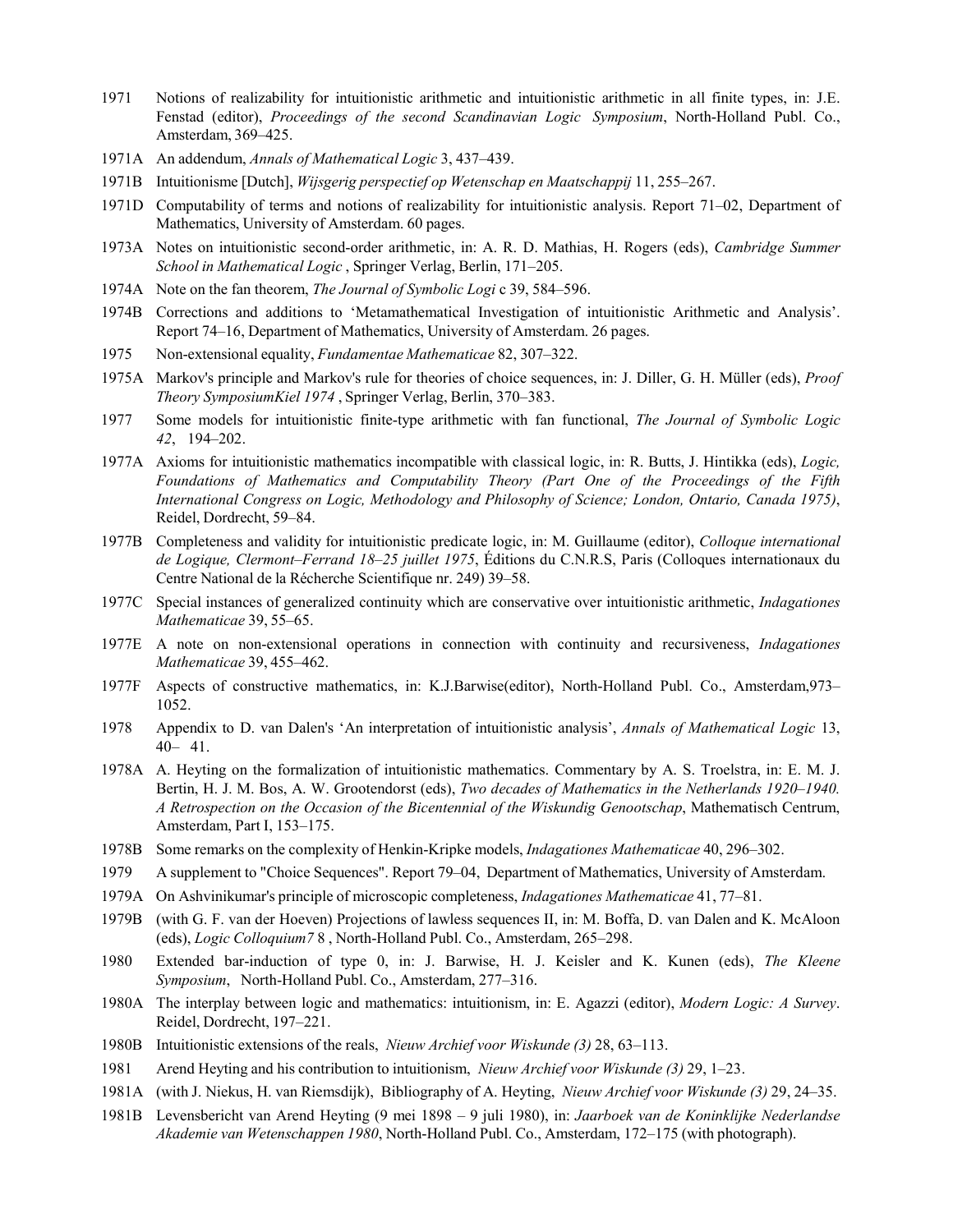- 1981C On a second-order propositional operator in intuitionistic logic, *Studia Logica* 40, 113–139.
- 1981D Lawless sequences and their uses, in: S. Bernini (editor), *Atti del Congresso Nazionale di Logica. Montecatini Terme 1-5 Ottobre1979* , Bibliopolis, Naples, 165–173.
- 1981E Naschrift (Dutch), *Nieuw Archief voor Wiskunde (3)* 29, 134–135. (Postscript to: A. Heyting, Continuum en Keuzerij bij Brouwer, 125-139.)
- 1982 On the origin and development of Brouwer's concept of choice sequence, in: A. S. Troelstra, D. van Dalen (eds), *The L. E. J.Brouwer Centenary Symposium*, North-Holland Publ.Co., Amsterdam, 465–486.
- 1982B Intuitionistic extensions of the reals II, in : D. van Dalen, D. Lascar, J. Smiley (eds), *Logic Colloquium '80*, North-Holland Publ.Co., Amsterdam, 279–310.
- 1983 Logic in the writings of Brouwer and Heyting, in: V. M. Abrusci, E. Casari, M. Mugnai (eds), *Atti del Convegne Internazionale di Storia della Logica. San Gimignano, 4–8 dicembre 1982*, CLUEB, Bologna, 193–210.
- 1983A Analyzing choice sequences, *Journal of Philosophical Logic* 12, 197–260.
- 1983B Definability of finite sum types in Martin-Löf's type theories, *Indagationes Mathematicae* 45, 475–481. 1984 (with J.Diller) Realizability and intuitionistic logic, *Synthese* 60, 253–282.
- 1985 Choice sequences and informal rigour, *Synthese* 62, 217–227.
- 1986 Introductory note to 1932, in: K. Goedel, *Collected Works*, *Volume I* (S. Feferman et al., editors), Oxford University Press, Oxford, 222–223.
- 1986A Introductory note to 1933e, in: K. Goedel, *Collected Works, Volume I* (S. Feferman et al., editors), Oxford University Press, Oxford, 282–287.
- 1986B Introductory note to 1933f, in: K. Goedel, *Collected Works, Volume I* (S. Feferman et al., editors), Oxford University Press, Oxford, 296–299.
- 1986C Strong normalization for typed terms with surjective pairing, *Notre Dame Journal of Formal Logic* 27, 547– 550.
- 1987 On the syntax of Martin-Lof's type theories, *Theoretical Computer Science* 51, 1–26.
- 1988A A short course in intuitionistic metamathematics,in: A. Zanardo (editor), *Atti degli Incontri di Logica Matematica, Vol.\4. XI Incontro: Siena, 27–30 maggio 1987. Fondamenti della Matematica* .Scuola di Specializzione in Logica Matematica, Dipartimento di matematica, Università di Siena, 9–14.
- 1988B Validity and completeness for intuitionistic predicate logic, in: A. Zanardo (editor), *Atti degli Incontri di Logica Matematica. Vol. 4. XI Incontro: Siena, 27–30 maggio 1987. Fondamenti della Matematica* , Scuola di Specializzione in Logica Matematica, Dipartimento di matematica, Università di Siena, 15–21.
- 1989 Index of the Heyting Nachlass, University of Amsterdam, ITLI Prepublication Series X–89–03, 44 pages. 1989A Article ``Arend Heijting'' (Dutch) in: J.Charité (editor), *Biografisch Woordenboek van Nederland III,* Instituut voor Nederlandse Geschiedenis, 's Gravenhage, 254–256.
- 1990 Introductory Note to 1958, 1972, in: K. G\"odel, *Collected Works II* (S. Feferman et al. editors), Oxford University Press, New York, 217–256.
- 1990A Remarks on intuitionism and the philosophy of Mathematics, in: G. Corsi, G. Sambin (eds), *Atti del Congresso 'Nuovi Problemi della Logica e della Filosofia della Scienze'*, Viareggio, 8–13 gennaio 1990, Volume II – Logica , CLUEB, Bologna, 211–228.
- 1990B On the early history of intuitionistic logic, in: P.P. Petkov (editor), *Mathematical Logic*, Plenum Press, New York and London, 3–17.
- 1990C Appendix to: G.R. Renardel de Lavalette, Extended Bar Induction in Applicative Theories, *Annals of Pure and Applied Logic* 50, 186–188.
- 1991 History of Constructivism in the Twentieth Century, University of Amsterdam, ITLI Prepublication Series ML- 91-05.
- 1992A Comparing the theory of representations and constructive mathematics, in: E. Börger, G. Jäger, H. Kleine-Büning, M. M. Richter(eds), *Computer Science Logic, 5th workshop, CSL'91*, Springer Verlag, Berlin, 382– 395
- 1993 Metamathematical Investigation of Intuitionistic Arithmetic and Analysis. Corrections to the first edition. ILLC Prepublication Series X-93-04, Universiteit van Amsterdam.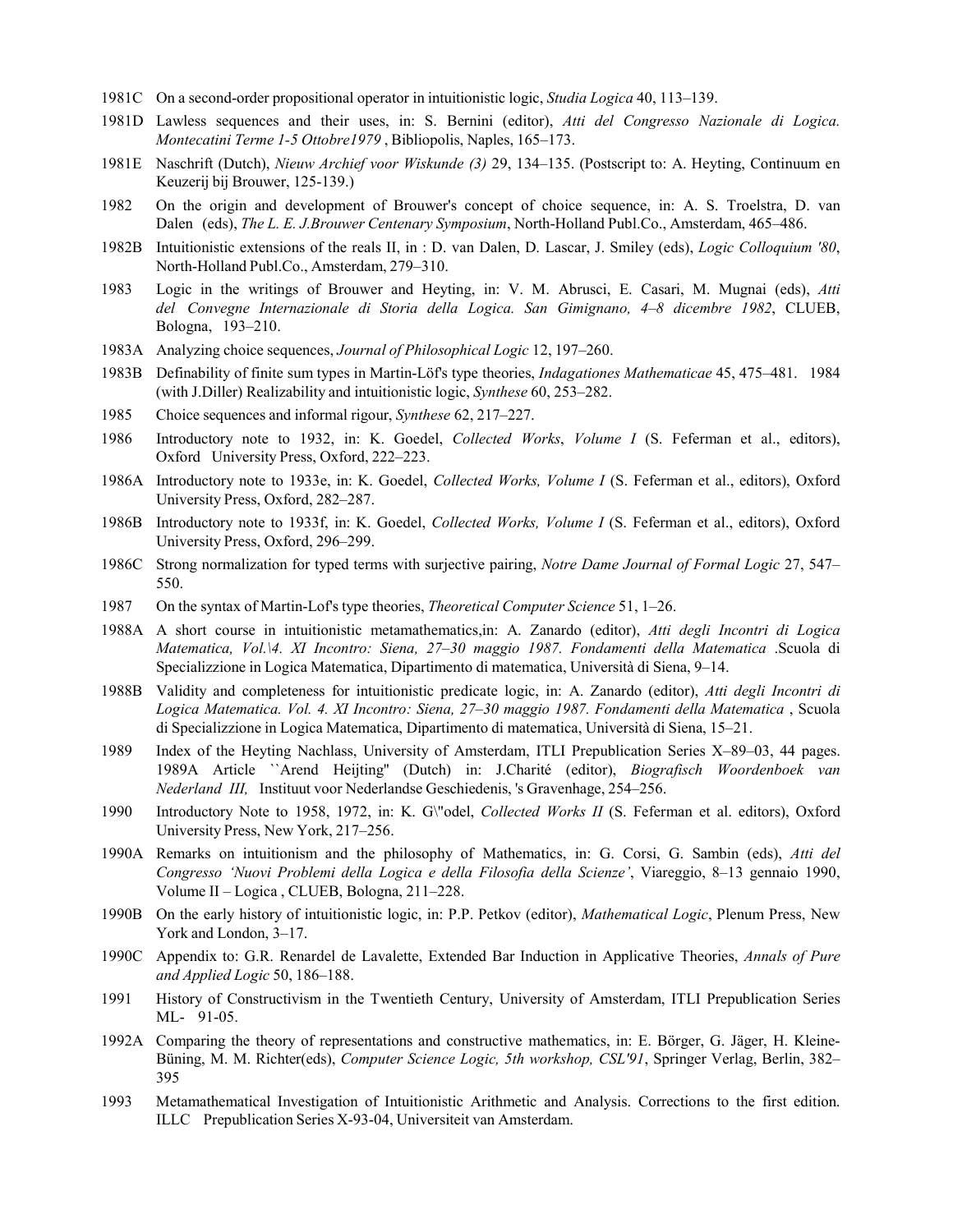- 1993A Een intuïtionistische kijk op het reële getal [Dutch]. In: *Het reële getal. Vakantiecursus 1993*, p.67–81. Stichting Mathematisch Centrum. N.B. Something went wrong in the processing of the text. As a consequence, the words 'Stelling', 'Definitie' etc. are everywhere missing in the text.
- 1994 Tutorial on Linear Logic, in: K. Dosen, P. Schroeder-Heister, *Substructural Logics*, Clarendon Press, Oxford, 327–355.
- 1995 Introductory note to \*1941, in: K. Gödel,*Collected Works III* , Oxford University Press, Oxford, 186–189. 1995A Natural deduction for intuitionistic linear logic, *Annals of Pure and Applied Logic* 73, 79–108.
- 1995B Structurele Bewijstheorie. *Verslagen van de gewone vergaderingen der Afdeling Natuurkunde der KNAW*, 113–117.
- 1996 Choice sequences: a retrospect, *CWI Quarterly* 9 (1–2), 143–149.
- 1998 Concepts and Axioms. *Philosophia Mathematica, series III* 6, 195–208.
- 1998A Realizability, in: S. Buss (editor), *Handbook of Proof Theory*, Elsevier, Amsterdam, 407–473. Preprint: ILLC prepublication series ML-92-09, Universiteit van Amsterdam 1992.
- 1999 From Constructivism to Computer Science, *Theoretical Computer Science* 211, 233–252. Text of the lecture held on occasion of receiving the F.L. Bauer-prize. Preprint: ILLC Research report CT-96-02.
- 1999A Marginalia on sequent calculi, *Studia Logica* 62, 291–303. Preprint: ILLC Research report ML-1998-01, University of Amsterdam.
- 1999B (with S. Artemov, B. Kushner, G. Mints, E. Nogina) In Memoriam: Albert Dragalin, 1941–1998, *The Bulletin of Symbolic Logic* 5, 389–391.
- 1999C (with P. van Ulsen) The discovery of E.W. Beth's semantics for intuitionistic logic, in: J. Gerbrandy, M. Marx, M. de Rijke, Y. Venema (eds.), *JFAK. Essays dedicated to Johan van Benthem on the Occasion of his 50th Birthday*. Amsterdam University Press, Amsterdam (ISBN 90 5269 1041).
- 2001 Honderd jaar keuzenrijen. *Verslagen van de gewone vergaderingen der Afdeling Natuurkunde der KNAW*, 223–227.
- 2005 Proof Theory and Constructive mathematics, in Mathematics, Concepts and Foundations, Vol.II, edited by Y. Moschovakis, in: *Encyclopedia of Life Support Systems (EOLSS)*, developed under the auspices of Unesco, Eolss Publishers, Oxford, UK [http:[/www.eolss.net\].](http://www.eolss.net/) This article has a length of 47 pages.
- 2006 L'intuizonismo di Brouwer, in: *La seconda Rivoluzione scientifica*, vol 8: *Storia della Scienza*, capitolo XIV (p.121–124). Istituto della Encyclopedia Italiana, Roma. Note: this is a severely curtailed version of 1991, translated into Italian. This has been done without my permission. For the full version see 2011.
- 2008 Beth's contribution to intuitionism, in: J. van Benthem, P. van Ulsen, H. Visser (editors), *Logic and scientific philosophy. An E.W. Beth Centenary Celebration*. Evert Willem Beth Foundation, Amsterdam, pp.19–21.
- 2011 History of constructivism in the 20th century, in: J. Kenney, R. Kossak (eds), *Set Theory, Arithmetic and Foundations of Mathematics: Theorems, Philosophies*, p.150–179. Association for Symbolic logic, Ithaca NY and Cambridge University Press, Cambridge UK etc. (Series: Lecture Notes in Logic 36). This is the final version of 1991.
- 2018B *Corrections to some Publications*. Report Series 'Technical Notes' of the ILLC, X-2018-02. Contains lists of Corrections to several publications of A.S. Troelstra*: Constructivism in Mathematics* (book), *Metamathematical Investigation of Intuitionistic Arithmetic and Analysis* (book), *Basic Proof Theory* (book), Chapter VI (Realizability) of S. Buss, *Handbook of Proof Theory*. Most of these corrections have been available via my personal page before. New in particular are an improved treatment of the recursion theory of partial continuous function application, and some remarks on kreisel's theory of the creative subject, supplementing and correcting earlier expositions.

## **Non-mathematical publications**

- 1972 Onkruiden in een moderne boomgaard [Dutch]. *Gorteria* 6, 9–10. [Dutch]
- 1995 Over geloof en natuurwetenschap [Dutch]. In: A. v.d. Beek (editor), *Lichtgeraakt. Wetenschapsbeoefenaren over de relatie van hun Christen-zijn en hun werk*. Callenbach, Nijkerk, 26–35. [Dutch]
- 2003 *Tijgers op de Ararat. Natuurhistorische Reisverhalen 1700–1950* [Dutch]. Uitgeverij Atlas,